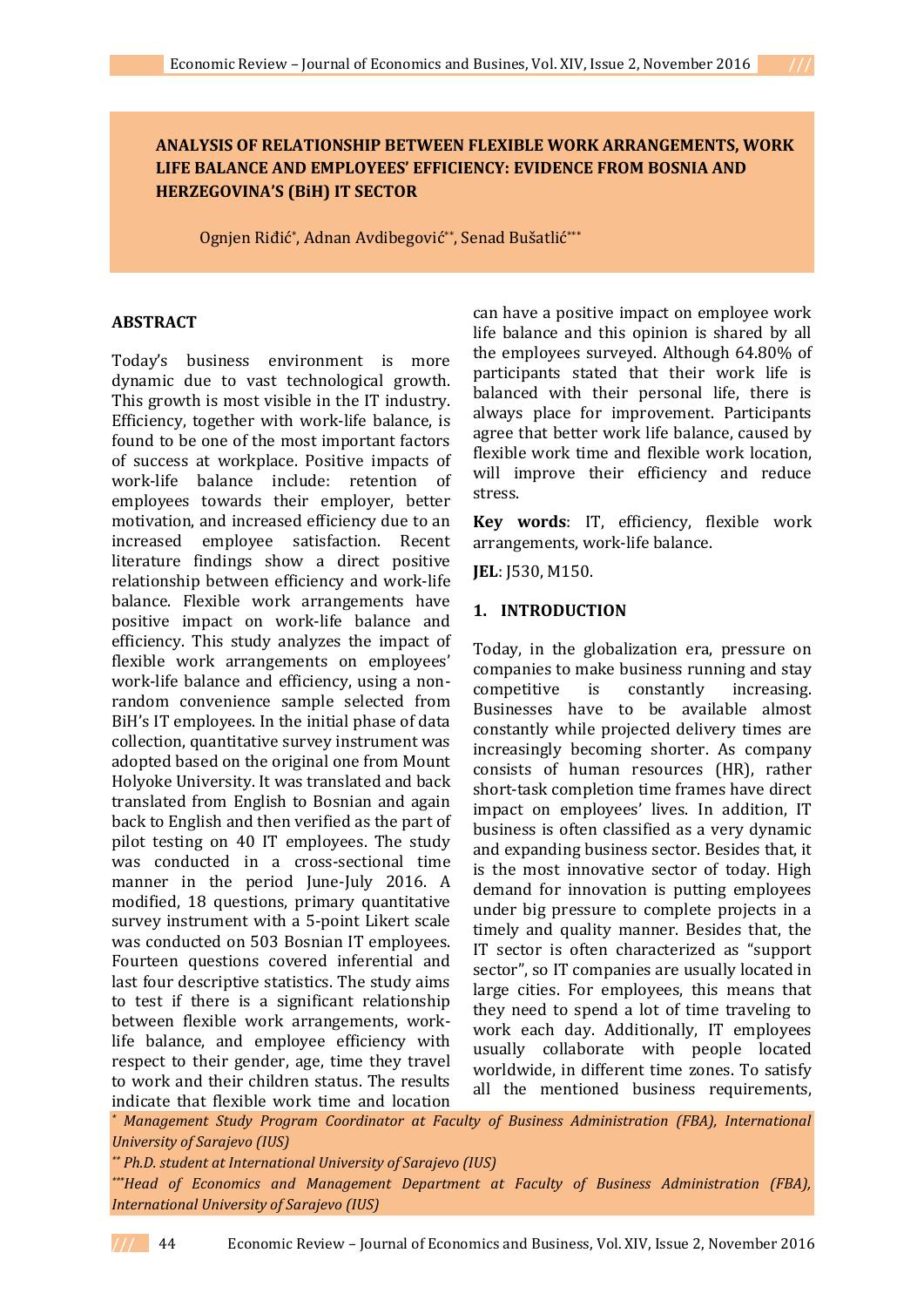employees are usually requested to work longer. In addition, if they collaborate with people in different time zones they need to work until midnight or even later. All the mentioned facts make the line between work and personal life becoming thinner and thinner. For employees, balancing between personal and work life is becoming harder and harder. Employees' private lives suffer and employees' work-balance skills are severely challenged. Significant body of research has shown that employees' private life has a big impact on his/her happiness and motivation. As less motivation means less efficiency, employers need to find a way to help employees to improve their work-life balance. One of the latest trends in improving work life balance is represented by flexible work arrangements. A recent study of the Government of South Australia (2012) shows that these flexible work arrangements are efficient in improving employee-child relationship and making those more satisfied with their lives. The International Labor Office noticed that there is no more a clear line between personal and work life, which leads to destroying employees' personal lives. They recognized flexible work arrangements as a great possibility to prevent this (Fagan et al., 2011).

Flexible work arrangements were suggested by Forbes as the strategy to reduce pressure from employees caused by poor work life balance (Hewlett 2009). Recently, Sweden has introduced six-hour working days in order to improve employees' work life balance. Now, after the testing phase has shown this concept as very successful, employees in other neoliberal capitalist countries are expecting this change to happen in their countries. Meanwhile, numbers of companies, especially in the IT sector, are trying to improve employees' work-life balance by enabling flexible work arrangements. This research should test the previously mentioned studies and show that flexible work schedule and location will impact employees' work life balance and efficiency (Martharu 2015). The presented study was designed to explain impact of flexible work arrangements on

employees' work life balance and efficiency in IT companies. Two main flexible work arrangements are considered:

- Flexible work location, and
- Flexible work place:

Keeping in mind IT business environment and the fact that private life quality can have a huge impact on his/her motivation and efficiency, work life balance strategies are becoming more important than ever. This study should confirm that the mentioned flexible work arrangements could improve employees' work-life balance and their motivation. The main objective of this study is to analyze and assess if there are differences in employees' perceptions of flexible work arrangements and their work-life balance (WLB) regarding employees' age. It is a general opinion that, as people become older, family becomes more and more important. As far as gender is concerned, recent research shows that possible different preferences between male and female employees for work life balance can be expected. Here, we should consider nominal data and check differences between these two categories. Again, employees who have children will change the amount of time, which they would like to spend with their families. The results of this study could shed some light for future studies in the field and could provide the contribution to shaping future work- life balance practices.

## **2. LITERATURE REVIEW**

In the past decade, technology has rapidly expanded. Besides the number of advantages that come with technology expansion, there are also multiple drawbacks. One of major drawbacks for employees is that they become always available. This fact makes the line between personal and professional life thinner than ever. Thus, employees are under extreme pressure to balance between personal and professional life. Two large international surveys also support these statements. First, the survey made by the Organization for Economic Cooperation and Development (OECD) shows that, in after

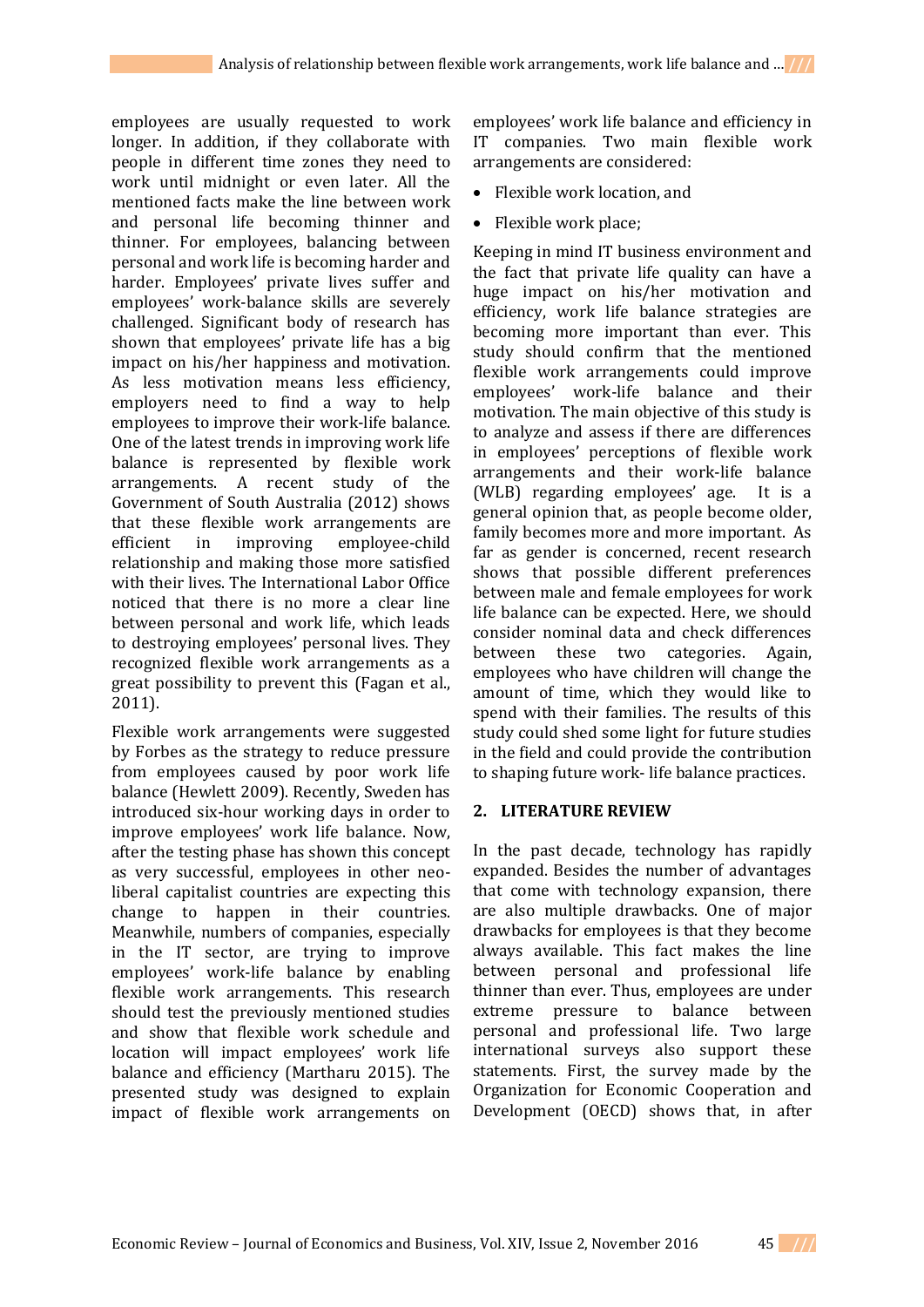work hours, many people still do worry about work related problems. In addition, some employees are unable to do leisure activities in that time. Another survey made by the European Agency for Safety and Health at Work noticed an increasing trend of constant accessibility for many German workers and recognized this as the potential health hazard. According to this, two-thirds of workforce is regularly employed overtime, while every fifth person feels overloaded, and every fourth person states that they will be available for performance of employer's duties during their free time. In addition, every fourth person claims that it has experienced reduced time for family and friends, thus, making it less able to rest (Groll 2014).

As for employers only productivity matters, these findings become important once when we understand how they impact employees' productivity. According to Riordan (2013) a numbers of studies show that employees, according to their own feelings, do not have sufficient time for their personal lives, feel exhausted and distracted at work. In addition, this imbalance can cause job burnout, which causes problems in their relationships with family and friends, sadness and increased stress exemplified in a vicious circle of stress. For employers this clearly means that, if they want to have fully efficient workers, they do not only need to pay them well, but also have to help them improve their work-life balance. This topic is so important that some countries even created the recommendations for their employers. For example, the Government of South Australia recommended family friendly work arrangements that can make these innovative Human Resource Management (HRM) businesses to become attractive to new applicants, assist to retain valued workers, and enable higher levels of productivity from more committed workers. The significance of formulating the best schemes for work life balance by management can never be overlooked. Family-friendly work provisions are usually defined as the actions or resources that tend to aid workers to better balance their work and family obligations by making the workplace more flexible. These incentives

can aid the employers to attract and keep valued employees, by decreasing overall turnover costs, as well as by retaining the skills and knowledge within the business entities (Government of South Australia 2012).

Until present time, the common practice was to look at work and personal time like devoted parts of available time. Now, the experts are more focused on its effectiveness aspect. Riordan (2013) stated that researchers Gary Powel and Jeffry Green House emphasized that: one should look at work-life balance as one topic. Differences coming with different roles - as a parent, partner, friend, and professional - could enhance the physical and mental well-being - especially when all these roles are of high quality and are designed together. This will also avoid negative spillover from personal to private life and vice versa (Riordan 2013). According to the Global Generations Survey, 33% of workers stated that having a life and full time job has become tougher over the past years (Morgan 2015). Not only that family and social life is intruded by ever increasing work demands, but also the family pressures affect work performance (Fu & Shaffer 2001). As technology tends to be growing more and more, it is expected that awareness about and need for work-life balance will increase in incoming years (Heidenberger 2001). Experts agree that the compounding stress from the never-ending workday is damaging. It can hurt relationships, health, and overall happiness (Jian 2014).

This is a great starting point for us to examine how all the above mentioned facts can really be applicable to Bosnia and Herzegovina's (BiH's) IT sector.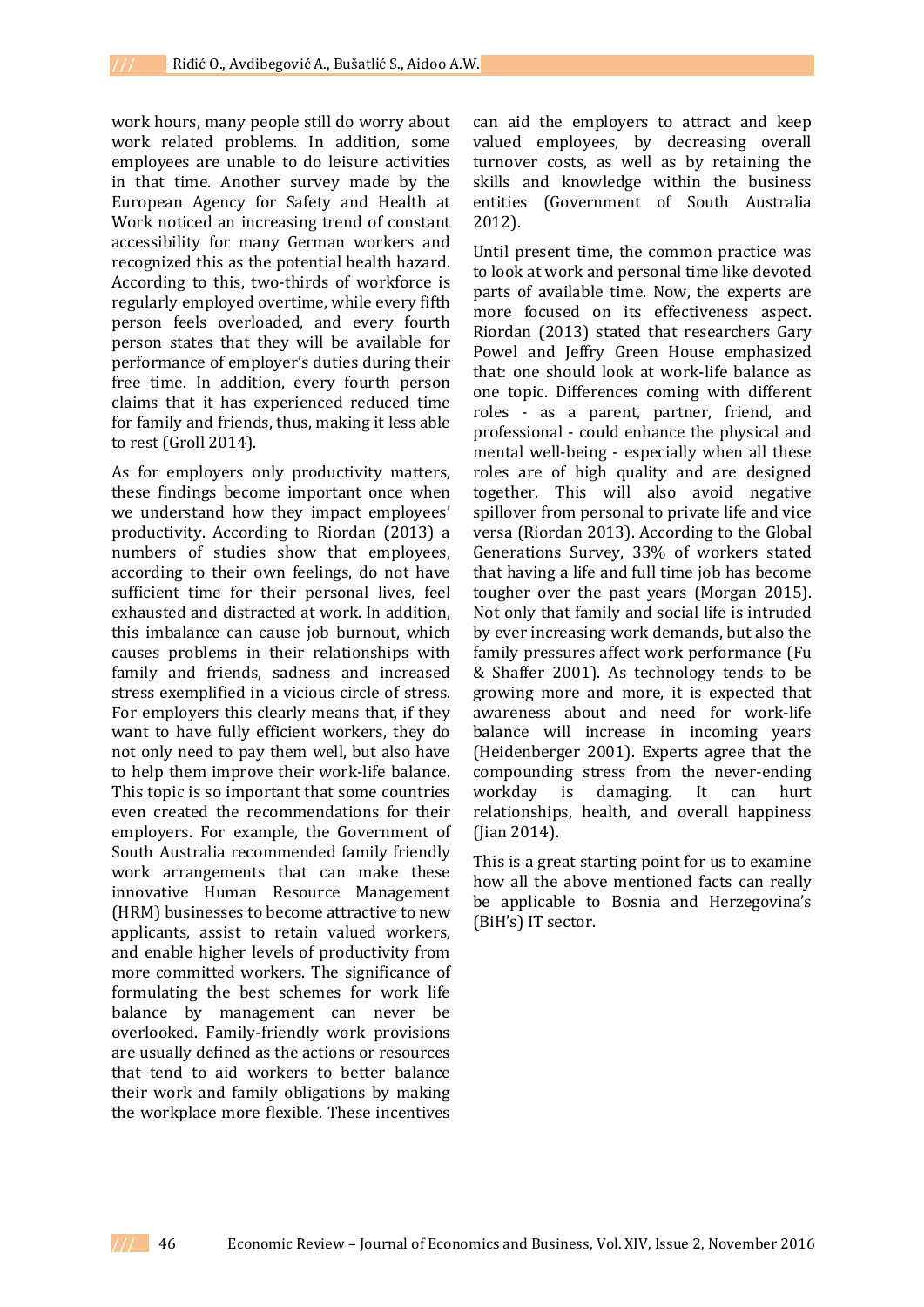#### **3. METHODOLOGY, DATA ANALYSIS AND RESULTS**

This primary research study was conducted on a sample of 540 BiH's IT employees. All employees were accessed using LinkedIn business network. The key criteria for selecting employees were that they were related to IT business and that they were currently employed in any Bosnian town. The survey instrument consists of the total of 18 questions/items, out of which four depict descriptive and the remaining 14 inferential statistics. This study utilized non-random convenience sampling methodology since the reliable and identifiable sampling frame was not available. This study analyzes the impact of flexible work arrangements on employees' work-life balance and efficiency, using a nonrandom convenience sample selected from BiH's IT employees. The study was conducted in a cross-sectional time manner in the period June-July 2016. The study aims to test if there is a positive and significant relationship between flexible work arrangements, worklife balance and employee efficiency with respect to their gender, age, time they travel to work and their children status (Creswell 2009).

The above mentioned 18 research questions were divided as follows:

- Three questions (Yes/No questions) are measuring:
	- o Availability of flexible work location for users;
	- o Availability of flexible work time for users; and
	- o User opinion about their current worklife balance.
- One question is an open ended question, used to examine user's out of the box opinion;
- Ten questions based on 5-point Likert scale were used to make direct measures of user

opinions about topics. They are organized into three main groups in order to measure:

- o Flexible work location impact on users' job efficiency, stress level, availability of time for family and users' work-life balance improvement;
- o Flexible work time impact on users' job efficiency, stress level, availability of time for family and users' work-life balance improvement; and
- o Direct relationship between better work-life balance and employee job efficiency and time for family.
- The last four questions are about demographic-personal information of the surveyed participants, such as gender, age, children status, and time they travel to work. In this question we made two main simplifications:
	- o To simplify the analysis by age employers were divided into two groups: employees under and over 35 years of age. The prediction is that until they are 35 years old, employees are more focused on building their careers, and after they are 35 years old, employees' focus shifts to family building.
	- o The time employee need to travel to work is divided into two main groups: employees who spend less than one hour commuting daily, and the ones who spend more.

All the survey questions, except the personal ones, are shown in Table 3.2.

#### **3.1. Primary data descriptive statistics**

Table 3.1 presents the descriptive statistics of personal characteristics of the surveyed participants.

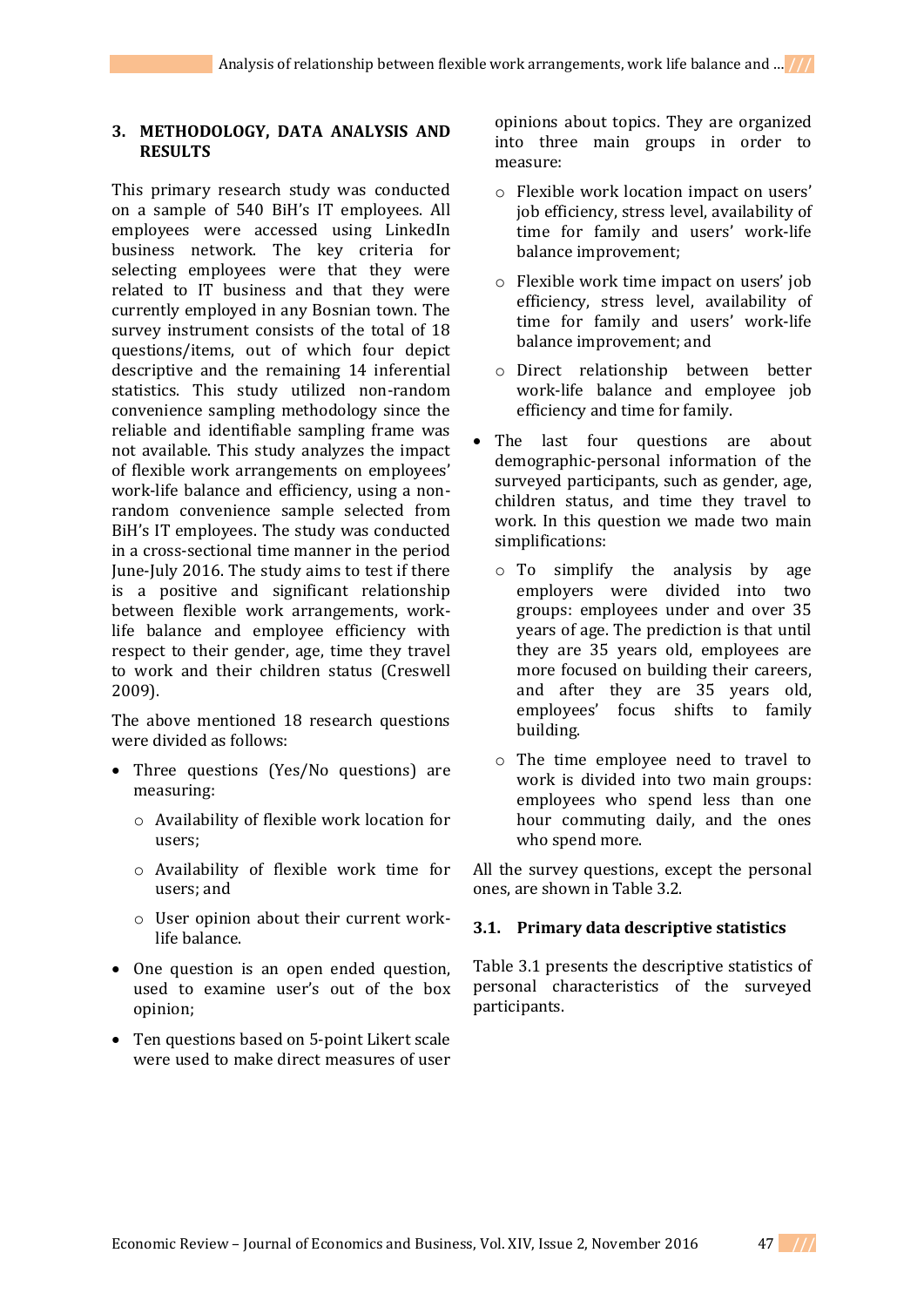|                                                                        | <b>Frequency</b> | Percentage |
|------------------------------------------------------------------------|------------------|------------|
| <b>Gender</b>                                                          |                  |            |
| Female                                                                 | 69.00            | 13.70      |
| Male                                                                   | 434.00           | 86.00      |
| <b>Age Distribution</b>                                                |                  |            |
| $>=35$                                                                 | 311.00           | 61.90      |
| $35$                                                                   | 192.00           | 38.10      |
| Time they travel to work (door to door, in both directions in minutes) |                  |            |
| >60                                                                    | 456.00           | 90.70      |
| <60                                                                    | 47.00            | 9.30       |
| <b>Have children</b>                                                   |                  |            |
| Yes                                                                    | 284.00           | 56.40      |
| N <sub>o</sub>                                                         | 219.00           | 43.60      |

Table 3.1: Demographic Characteristics of Survey Participants

The utilized survey instrument contains two parts. In the first part, three general Yes/No questions provide us with current availability of flexible work arrangement and employees' work-life balance. The second part consists of ten questions arranged in 5-point Likert scale providing information about employees' views regarding flexible work arrangements and work-life balance (where provided answer choice "1" indicates "strongly disagree" and "5" indicates "strongly agree").

The third part is used to collect personal information of the surveyed participants, such as gender and age. Table 3.2 provides the summary of the results for these ten questions, in terms of their means and standard deviations. The responses have the mean value of 4.09, where four of the statements/questions received lower than average value and six statements received the above average value.

Table 3.2: Survey Questions and Summary of the Responses

| <b>Questions</b>                                                                                          | <b>Mean</b> | Std. Dev. |
|-----------------------------------------------------------------------------------------------------------|-------------|-----------|
| 1) With flexible work location, I have better work-life balance:                                          | 4.03        | 0.83      |
| 2) With flexible work location, I am more efficient at work:                                              | 3.95        | 0.84      |
| 3) With flexible work location, I have more time for my family:                                           | 3.97        | 0.88      |
| 4) With flexible work location, it is less stressful for me to balance between work<br>and personal life: | 3.95        | 0.90      |
| 5) With flexible work time, I have better work-life balance:                                              | 4.19        | 0.72      |
| 6) With flexible work time, I am more efficient at work:                                                  | 4.12        | 0.76      |
| 7) With flexible work time, I have more time for my family:                                               | 4.09        | 0.82      |
| 8) With flexible work time, it is less stressful for me to balance between work<br>and personal life:     |             | 0.76      |
| 9) With better work-life balance, I would be more efficient at work:                                      | 4.25        | 0.64      |
| 10) With better work-life balance I will have more time for my family:                                    | 4.24        | 0.64      |
| General questions about availability of flexible work arrangements                                        | <b>Yes</b>  | No        |
| Flexible work location is available in my company:                                                        | 44.50%      | 55.50%    |
| Flexible work time is available in my company:                                                            | 45.80%      | 54.20%    |
| My work life is balanced with my personal life:                                                           | 64.80%      | 33.20%    |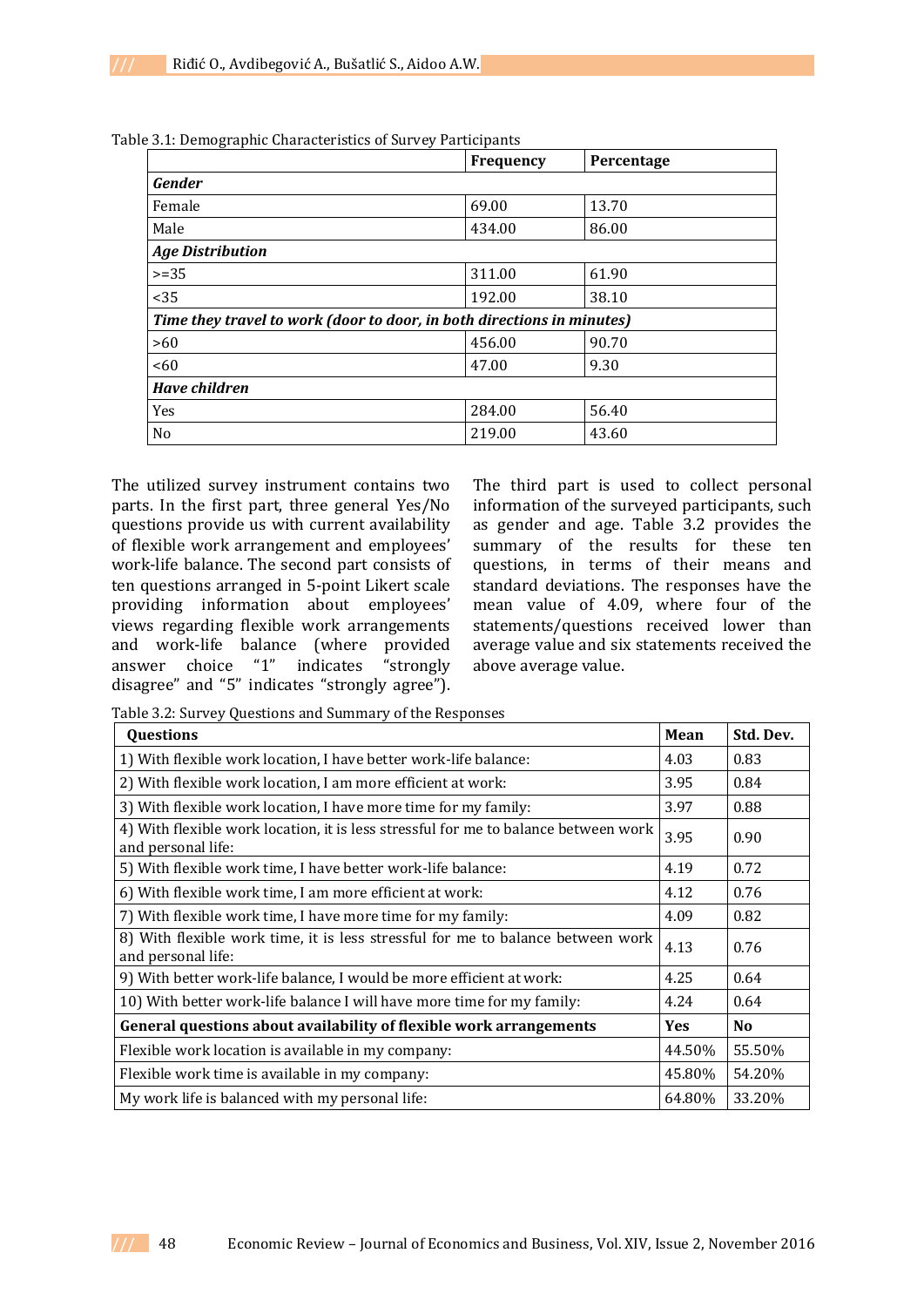Using Cronbach's Alpha  $(\alpha)$  test the reliability of these ten survey questions was checked. According to this particular reliability test:

if  $\alpha$  < 0.5, the test is not reliable at all;

if  $0.5 \le \alpha < 0.6$ , the reliability of the test is poor;

if  $0.6 \le \alpha < 0.7$ , the reliability of the test is at a questionable level;

if  $0.7 \le \alpha < 0.8$ , the reliability of the test is at an acceptable level;

if 0.8 ≤ α < 0.9, the reliability of the test is good, and

if α ≥ 0.9, the reliability of the test is excellent (George & Mallery 2003).

For this survey, Cronbach's Alpha test result is  $\alpha$  =0.89 and therefore it can be concluded that the survey questions are highly reliable and consistent.

Table 3.3 below, presents the summary of the results for the same question with respect to employees' gender, age, time they travel to work, and their children status.

| Question:      | Gender |      | Age         |       | Travel time: |           | Have children |                |
|----------------|--------|------|-------------|-------|--------------|-----------|---------------|----------------|
|                | Female | Male | $\leq$ = 35 | $>35$ | $<$ 60 $min$ | $>60$ min | Yes           | N <sub>o</sub> |
|                | 4.05   | 3.93 | 4.05        | 4.01  | 4.03         | 4.02      | 4.02          | 4.04           |
| 2              | 3.98   | 3.78 | 3.93        | 3.98  | 3.95         | 3.98      | 3.99          | 3.92           |
| 3              | 3.98   | 3.91 | 3.97        | 3.97  | 3.95         | 4.19      | 3.95          | 3.99           |
| $\overline{4}$ | 3.97   | 3.81 | 3.94        | 3.96  | 3.95         | 3.96      | 4.00          | 3.90           |
| 5              | 4.19   | 4.20 | 4.20        | 4.18  | 4.21         | 4.00      | 4.17          | 4.20           |
| 6              | 4.11   | 4.19 | 4.13        | 4.11  | 4.13         | 4.09      | 4.13          | 4.12           |
| 7              | 4.08   | 4.12 | 4.05        | 4.15  | 4.07         | 4.19      | 4.11          | 4.06           |
| 8              | 4.12   | 4.20 | 4.13        | 4.13  | 4.12         | 4.21      | 4.16          | 4.10           |
| 9              | 4.25   | 4.26 | 4.26        | 4.24  | 4.25         | 4.30      | 4.23          | 4.27           |
| 10             | 4.24   | 4.26 | 4.24        | 4.23  | 4.25         | 4.15      | 4.24          | 4.24           |

Table 3.3: Mean values for the responses by sub-groups

 *\* Significantly different at 5 percent significance level.* 

The primary collected quantitative data was analyzed by using Microsoft Excel real-stat add-in function. Three dimensions of work life balance (WLB) (i.e. WLB and satisfaction, flexible work time and WLB and flexible work location and WLB) were investigated in the context of four independent variables (e.g. gender, children status, age, and time they travel to work). In order to check if these ten statements can be grouped under one or more explanatory factors and create causal relationship between these statements and perceptions of the employees work life balance, factor analysis method was applied. To determine if factor analysis will be useful, the measure of sampling adequacy using Kaiser-Meyer-Olkin statistical test (KMO) was calculated. In general, KMO values greater

than 0.50 indicate that these statements can be grouped under some common factors. Thus, factor analysis could reduce the potential multi-co linearity issues.

#### **4. FACTOR ANALYSIS OF WORK LIFE BALANCE**

As KMO value was calculated to be 0.84, it was confirmed that the factor analysis could be utilized. Data analysis proceeded with principal component analysis method by calculating common values. The results are shown in Table 4.1 below. The lowest common variance value was found for the statement number 1 (0.31). The highest common variance value was found for the statement number 3 (0.50).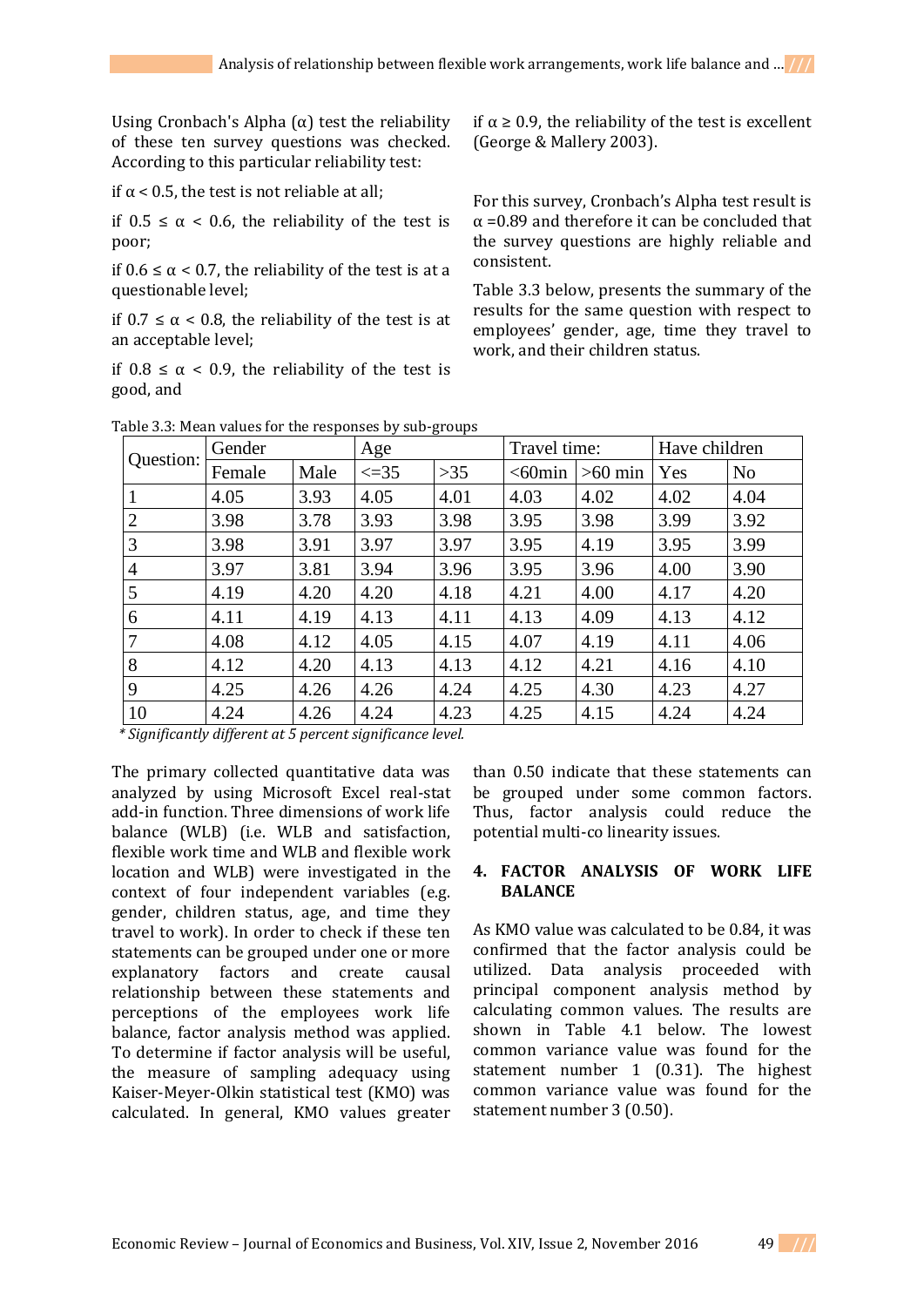| Question:                                                                                                 | Initial<br>communality | Final<br>communality | Specific<br>variance |
|-----------------------------------------------------------------------------------------------------------|------------------------|----------------------|----------------------|
| 1. With flexible work location, I have better work-life<br>balance:                                       | 0.65                   | 0.69                 | 0.31                 |
| 2. With flexible work location, I am more efficient at work:                                              | 0.61                   | 0.52                 | 0.47                 |
| 3. With flexible work location, I have more time for my<br>family:                                        | 0.55                   | 0.49                 | 0.50                 |
| 4. With flexible work location, it is less stressful for me to<br>balance between work and personal life: | 0.59                   | 0.66                 | 0.33                 |
| 5. With flexible work time, I have better work-life balance:                                              | 0.57                   | 0.55                 | 0.44                 |
| 6. With flexible work time, I am more efficient at:                                                       | 0.62                   | 0.55                 | 0.44                 |
| 7. With flexible work time, I have more time for my family:                                               | 0.60                   | 0.51                 | 0.48                 |
| 8. With flexible work time, it is less stressful for me to<br>balance between work and personal life:     | 0.58                   | 0.55                 | 0.44                 |
| 9. Great work-life balance helps me to be more efficient at<br>work:                                      | 0.56                   | 0.54                 | 0.46                 |
| 10. Great work-life balance helps me to have more time for<br>my family:                                  | 0.54                   | 0.51                 | 0.48                 |

Table 4.1: Factor Analysis, Communalities

Afterwards, the appropriate number of factors is determined using XLSTAT program. Graph 4.1 shows the results of Eigenvalues.



Graph 4.1: Eigenvalues' Statistics

As Eigenvalues' statistics alone is not sufficient to determine the correct number of factors needed, rotated component matrix was calculated using the principal component

analysis, with Varimax method, under Kaiser Normalization. This is shown in Table 4.2 below: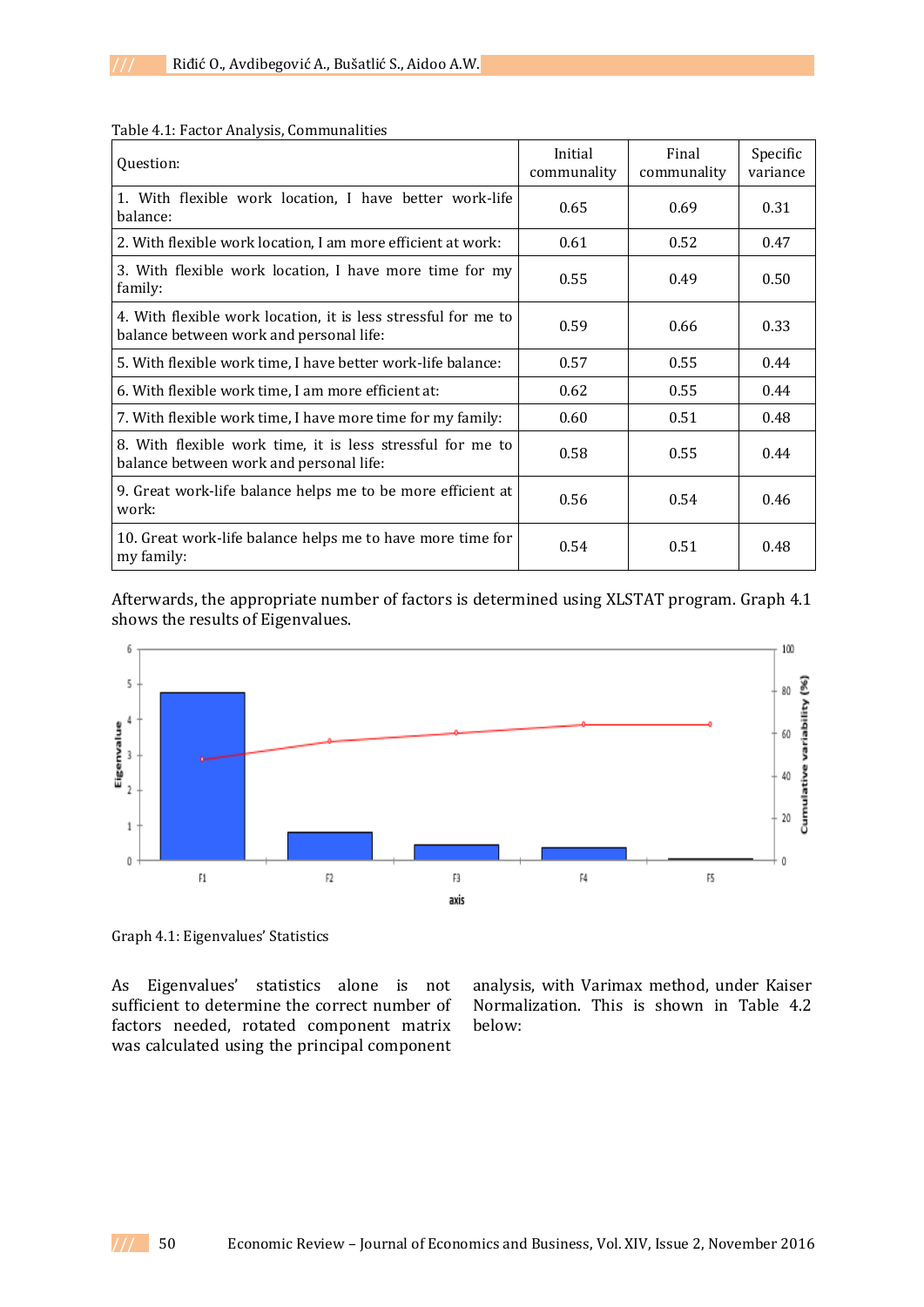| Question:                                                                                                 | F1   | F <sub>2</sub> |
|-----------------------------------------------------------------------------------------------------------|------|----------------|
| 1. With flexible work location, I have better work-life balance:                                          | 0.76 | 0.33           |
| 2. With flexible work location, I am more efficient at work:                                              | 0.68 | 0.23           |
| 3. With flexible work location, I have more time for my family:                                           | 0.65 | 0.25           |
| 4. With flexible work location, it is less stressful for me to balance between work<br>and personal life: | 0.70 | 0.40           |
| 5. With flexible work time, I have better work-life balance:                                              | 0.73 | $-0.12$        |
| 6. With flexible work time, I am more efficient at work:                                                  | 0.73 | $-0.12$        |
| 7. With flexible work time, I have more time for my family:                                               | 0.70 | $-0.14$        |
| 8. With flexible work time, it is less stressful for me to balance between work and<br>personal life:     |      | $-0.11$        |
| 9. Great work-life balance helps me to be more efficient at work                                          | 0.60 | $-0.41$        |
| 10. Great work-life balance helps me to have more time for my family:                                     | 0.58 | $-0.42$        |

Table 4.2: Factor Analysis Correlation

Due to the presence of similar or partially overlapping questions, the factor analysis was considered to be the first step in our analysis. Due to high correlation among some of the statements, the results of the analysis indicated that all ten existing statements/questions can be grouped under one factor. Thus, in this part of the study the hypotheses were tested under one group. This group was named "flexible work arrangements".

All responses of the employees were considered as being part of four major groups and analyzed disregarding their gender, age, time they travel to work, and children status. Using t-test for difference of two population means, gender, age, children factor and time employees travel to work were tested for the difference in means for different subsets.

## **4.1. Hypotheses tested under factor analysis**

The following null hypotheses were tested (statistical significance level: 0.05 or 5.00 percent):

a. H0: There is no difference between male and female survey participants in their view on the impact of flexible work arrangements on work life balance;

b. H0: There is no difference among survey participants with respect to their age groups in their view on the impact of flexible work arrangements on work life balance;

c. H0: There is no difference among survey participants with respect to time they travel to work in their view on the impact of flexible work arrangements on work life balance and

d. H0: There is no difference among survey participants with respect to their children status in their view on the impact of flexible work arrangements on work life balance.

Additionally, according to the secondaryliterature review, direct positive relationship between employees' work life balance and their efficiency was noticed. The survey question number "9" which directly measures this has the mean value above 4.23. This directly indicates a strong positive relationship and supports other research findings. Using t-test for difference of two population means, it was tested as to how employees' perception about impact which work life balance has on their efficiency was changing in respect to their gender, age, children factor, and time employees travel to work. All the mentioned factors were tested for the difference in means for different subsets.

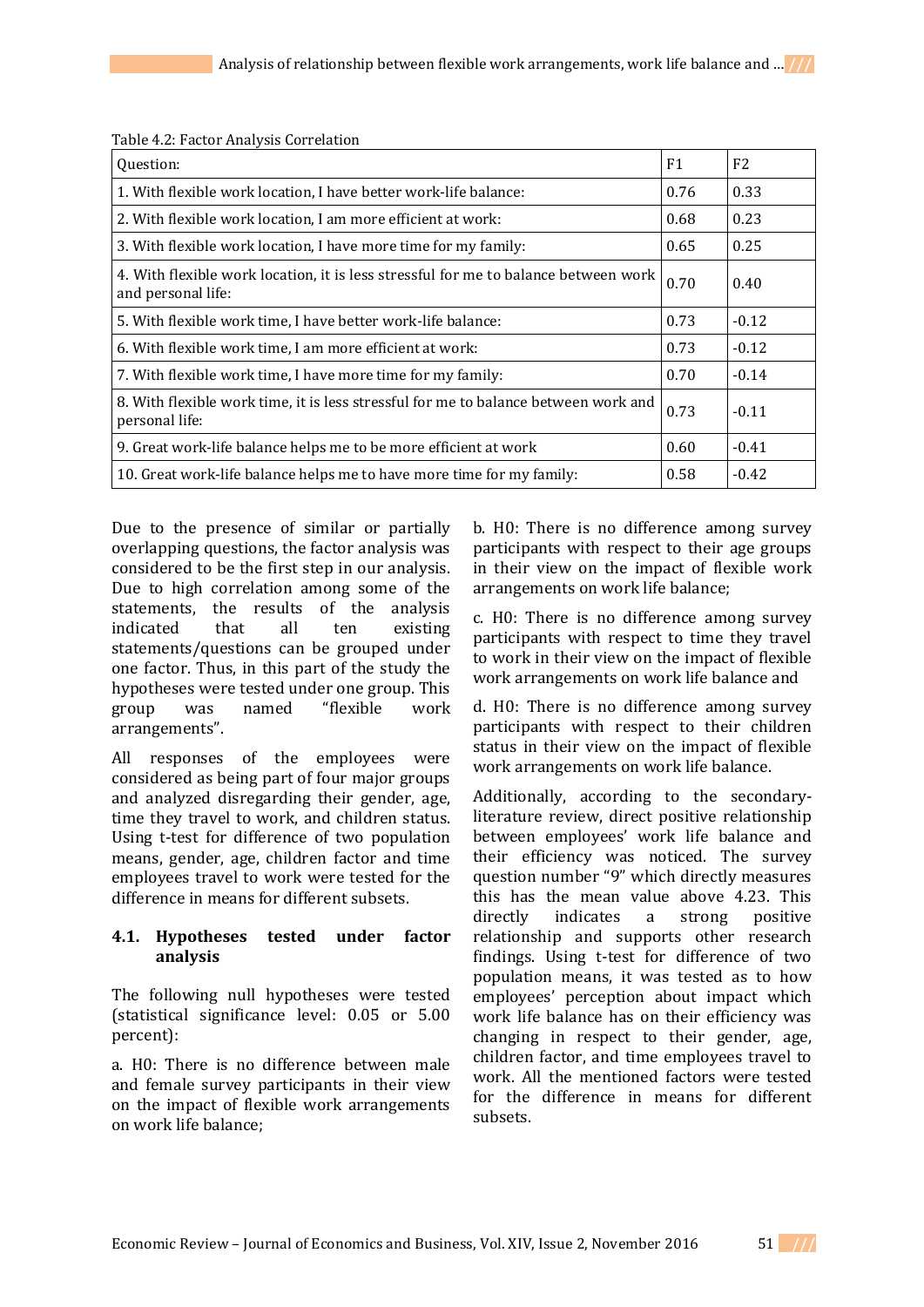#### **4.2. Hypotheses tested based on statement number "9"**

The following null hypotheses were tested (significance level: 0.05):

e. H0: There is no difference between male and female survey participants in their view on the impact of work life balance on efficiency;

f. H0: There is no difference among survey participants with respect to their age in their view on the impact of work life balance on efficiency;

g. H0: There is no difference among survey participants with respect to time they travel to work in their view on the impact of work life balance on efficiency; and

h. H0: There is no difference among survey participants with respect to their children status in their view on the impact of work life balance on efficiency.

## **5. RESULTS AND DISCUSSION**

## **5.1. Results from factor analysis hypothesis testing**

a. **Fail to reject H0**: There is no significant difference between male and female survey participants in their view on the impact of flexible work arrangements on work life balance (p-value: 0.67);

b. **Fail to reject H0**: There is no significant difference among survey participants with respect to their age groups in their view on the impact of flexible work arrangements on work life balance (p-value: 0.88);

c. **Fail to reject H0**: There is no significant difference among survey participants with respect to time they travel to work in their view on the impact of flexible work arrangements on work life balance (p-value: 0.81); and

d. **Fail to reject H0**: There is no significant difference among survey participants with respect to their children status in their view on the impact of flexible work arrangements on work life balance (p-value: 0.58).

The results indicate that employees agree in their opinion about the impact which flexible work arrangements have on their work life balance in respect to their gender, age, children status and time they travel to work. Relatively high averages for questions directly related to flexible work location (i.e. Qs 1, 2, 3 and 4) indicate that employees believe that there is a positive impact of flexible work location on their work life balance. If we consider mean values according to gender, we will notice that female employees have larger values than their male colleagues. Thus, it can be concluded that for female employees flexible work location can have a better impact on their work life balance. This can be explained by their natural mother's role. Unexpectedly, the study has also shown that travel time and children status do not make a huge difference in employees' opinions regarding benefits which flexible work location can bring to their work life balance. From Table 3.3 even stronger positive impact between flexible work time and work life balance (e.g. Qs 5, 6, 7 and 8) can be noticed. By taking a look at the results of the analysis for these questions, it can be understood that all of these questions have a mean value over 4.00. This situation clearly indicates a strong opinion about a positive impact which flexible work-time arrangements can have on the work life balance. In addition, the results of testing the hypotheses indicate that this perception is at the same level for all the participants. The mean values for the mentioned questions did show small differences between employee's opinions about the impact which flexible work arrangements can have on their work life balance regardless of their gender age, children status and time they travel to work. In our 18-item quantitative survey instrument, statement number "1" measures direct impact of flexible work location on work life balance and statement number "5" measures direct impact of flexible work time on work life balance. By taking a look at their mean values (4.03 and 4.19 respectively), it can be noticed that all the participants agree in their opinions that flexible work time and flexible work location positively improve their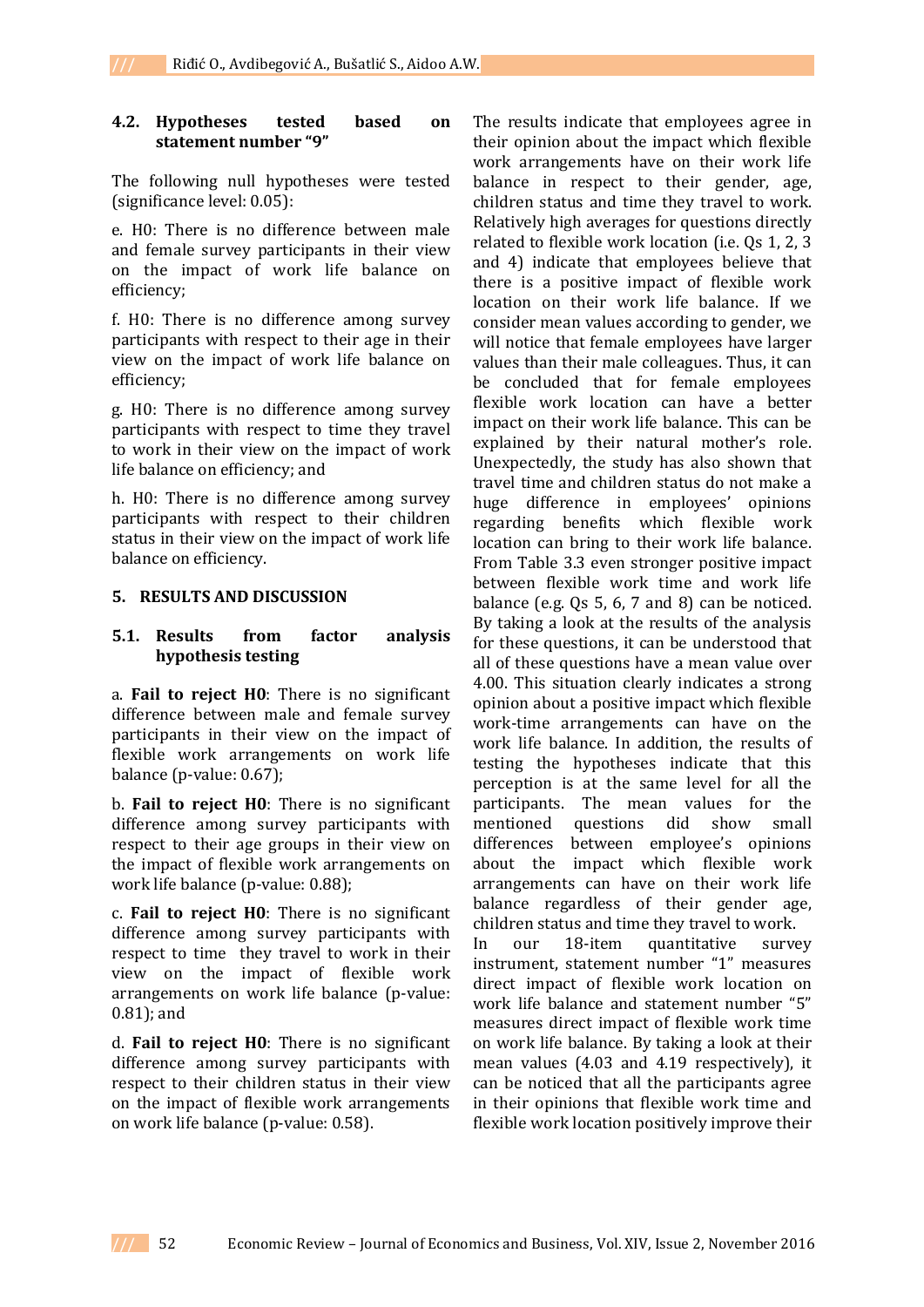work life balance. An additional unexpected finding is represented by a rather large percentage of general availability of flexible work arrangements comparing to the overall BiH's economy. According to the survey, the availability of flexible work location is measured at 44.50%, which can be considered as very good, keeping in mind that BiH's IT industry is mostly concentrated in two cities (i.e. Sarajevo and Banja Luka) which are not extremely populated and that most of the IT employees (485 out of 503 employees surveyed, or 96.00%) spend less than one hour daily commuting to and from work. On the other hand, a respectable percentage of general availability of flexible work time (45.80%) is expected and confirmed by this survey. This percentage can be explained by the general flexibility of IT projects and the fact that a large number of IT companies, especially the software developing ones, work for worldwide customers. Finding or not finding a significant difference between the perceptions of sub-groups does not necessarily prove the improvement of employees' work life balance, once employees have available flexible work arrangements. It merely suggests that there is a perceptional difference among the groups.

## **5.2. Results from testing efficiency hypothesis**

e. **Fail to reject H0**: There is no significant difference between male and female survey participants in their view on the impact of work life balance on efficiency (p-value: 0.87);

f. **Fail to reject H0**: There is no significant difference among survey participants with respect to their age groups in their view on the impact of work life balance on efficiency (p-value: 0.76);

g. **Fail to reject H0**: There is no significant difference among survey participants with respect to time they travel to work in their view on the impact of work life balance on efficiency (p-value: 0.60); and

h. **Fail to reject H0**: There is no significant difference among survey participants with respect to their children status in their view

on the impact of work life balance on efficiency (p-value: 0.43).

The results indicate that employees agree in their opinion about the impact which work life balance has on their efficiency in respect to their gender, age, children status, and time they travel to work. As it was already noticed that there is a direct positive relationship between flexible work arrangements and work life balance. Relatively high averages for questions directly related to flexible work location (i.e. statement number 2) indicate that employees believe that there is a positive impact of flexible work location on work life balance. With regards to the mean values according to gender, it can be noticed that female employees have larger values than their male colleagues. Thus, it can be seen that for female employees flexible work location can lead to higher efficiency. Again, this can be explained by their natural mother's role. Unexpectedly, this study has also shown that travel time and children status do not make a big difference in employees' opinions regarding efficiency improvement which flexible work location can bring to their job roles.

From Table 3.3, even stronger positive impact between flexible work time and work life balance (statement number 6) can be noticed. With the mean value of 4.12, this question clearly indicates a strong opinion about the positive impact which flexible work-time can have on work life balance. In addition, Table 3.3 indicates that this perception is at the same level across the variety of participants. The mean values for the mentioned questions did not show us difference between employee's opinions regardless of their gender, age, children status, and time they travel to work.

## **6. CONCLUSION**

This study strived to analyze the impact of flexible work time and flexible work location on employees' work life balance and efficiency. Additionally, it also analyzed the perception of various types of employees on the impact which flexible work time and

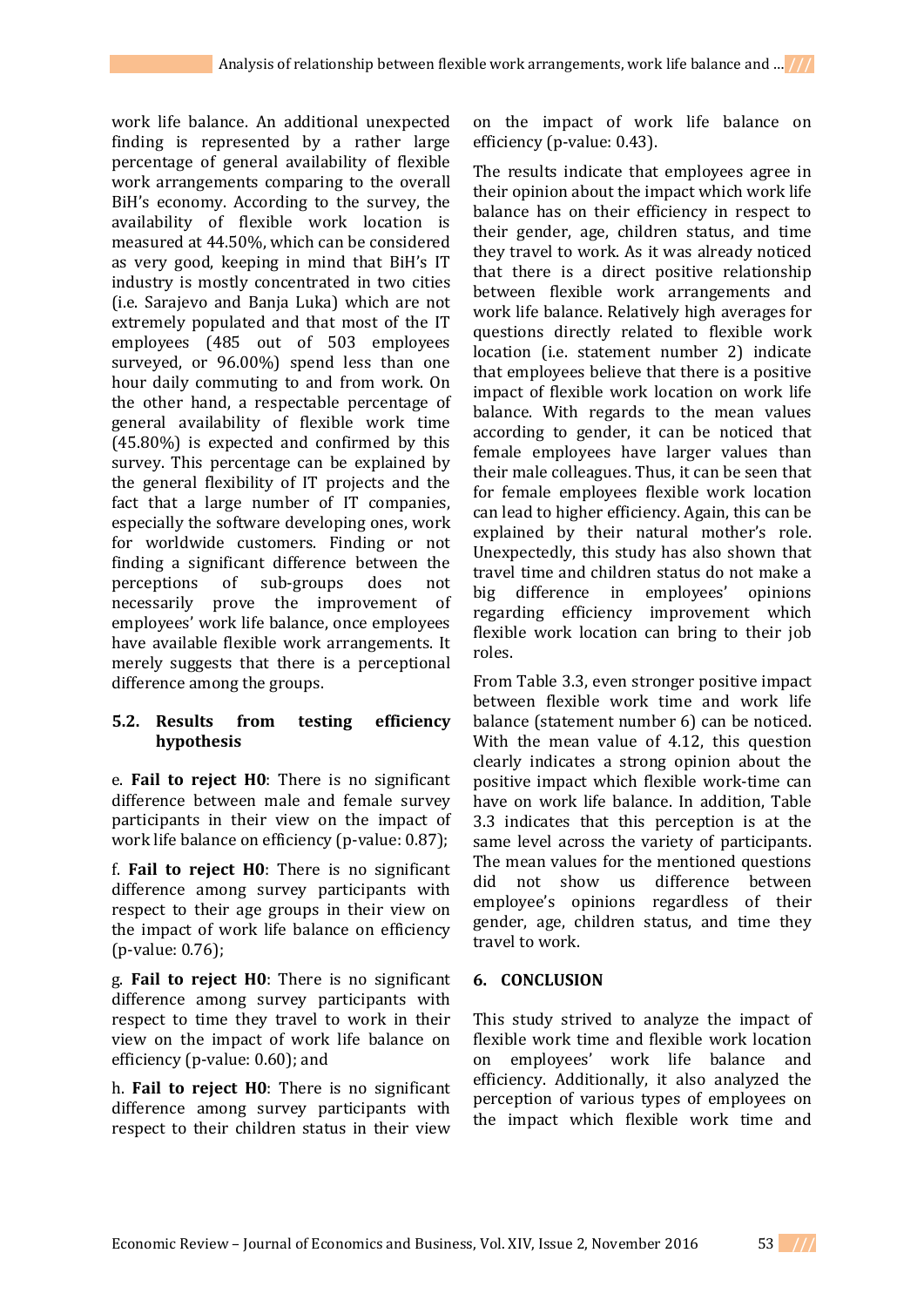flexible work location have on employees' work life balance and efficiency. In the literature, it is well established that any flexible work time and flexible work location strategy will positively impact employees' work life balance and employees' efficiency. This study only reflects the opinions of a small group of IT employees from BiH's IT sector. Therefore, the caution is needed during the result interpretation. For better understanding and analyzing the impact which flexible work time and flexible work location have on work life balance of employees in BiH's IT sector, larger, more representative and more reliable sampling frame should be utilized.

Better work life balance is desirable for all employees and employers are expected to deal with it in order to improve employees' efficiency. Possible actions from employers can be listed as:

- Allowing employees to use flexible work time. Today's common practice is to define "core time" which represents approximately 50.00% of employees' work time. During core time all employees should be at their work sites. However, employees should have flexibility to schedule the remaining 50.00% of their time. In this way, according to literature findings, employees will have less stress and feel happier. Our survey statement number 4 directly measures this, and the measured mean value of 3.95 directly supports previous research findings;
- When possible, employers should allow employees to use flexible work location, at least for part of their working time. This will allow employees more flexibility and, according to literature, employees will feel that employer takes care about their wellbeing. Our survey statement number 8 directly measures this, and the measured mean value of 4.13 directly supports previous research findings; and
- Managers need to be trained, so they can measure employees' efficiency according to their work not according to time they spend in the office. Recent literature

findings point to the worrying allegations whereby line managers are blocking flexible work arrangements even if they already exist as company policies.

The results of this study indicate that flexible work time and location can have a positive impact on employees' work life balance and this opinion is shared by all the employees surveyed. Although an unexpectedly large percentage of participants (64.80%) stated that their work life is balanced with their personal life, there is always place for improvement. Additionally, all participants agree that better work life balance, caused by flexible work time and flexible work locations will improve their efficiency and reduce stress.

#### **REFERENCES**

Burke, R.J. (2002). Organizational values, job experiences and satisfaction among managerial and professional women and men: Advantages? Women in Management Review. 17(5), pp. 5–6.

Creswell, J.W. (2009). Research Design: Qualitative, Quantitative and Mixed Methods Approaches. Los Angeles: SAGE Publications.

Fagan, C., Lyonette, C., Smith, M., & Saldana-Tejeda, A. (2011). The influence of working time arrangements on work-life integration or 'balance': A review of the international evidence, Geneva: International Labor Office.

Fu, C.K. & Shaffer, M.A. (2001). The tug of work and family: Direct and indirect domainspecific determinants of work-family conflict. Personal Review. 30(5), pp. 502–522.

George, D., & Mallery, P. (2003). SPSS for Windows step by step: A simple guide and reference. Boston: Allyn & Bacon.

The Government of South Australia. (2012). Flexible work arrangements Parents and Work life balance [Online]. Available from: https://www.safework.sa.gov.au/uploaded\_fil es/Parents\_Work\_Life.pdf [Accessed: May 7, 2016]

Groll, T. (2014). The work eats us away [Online]. Available from:<http://www.zeit.de/>